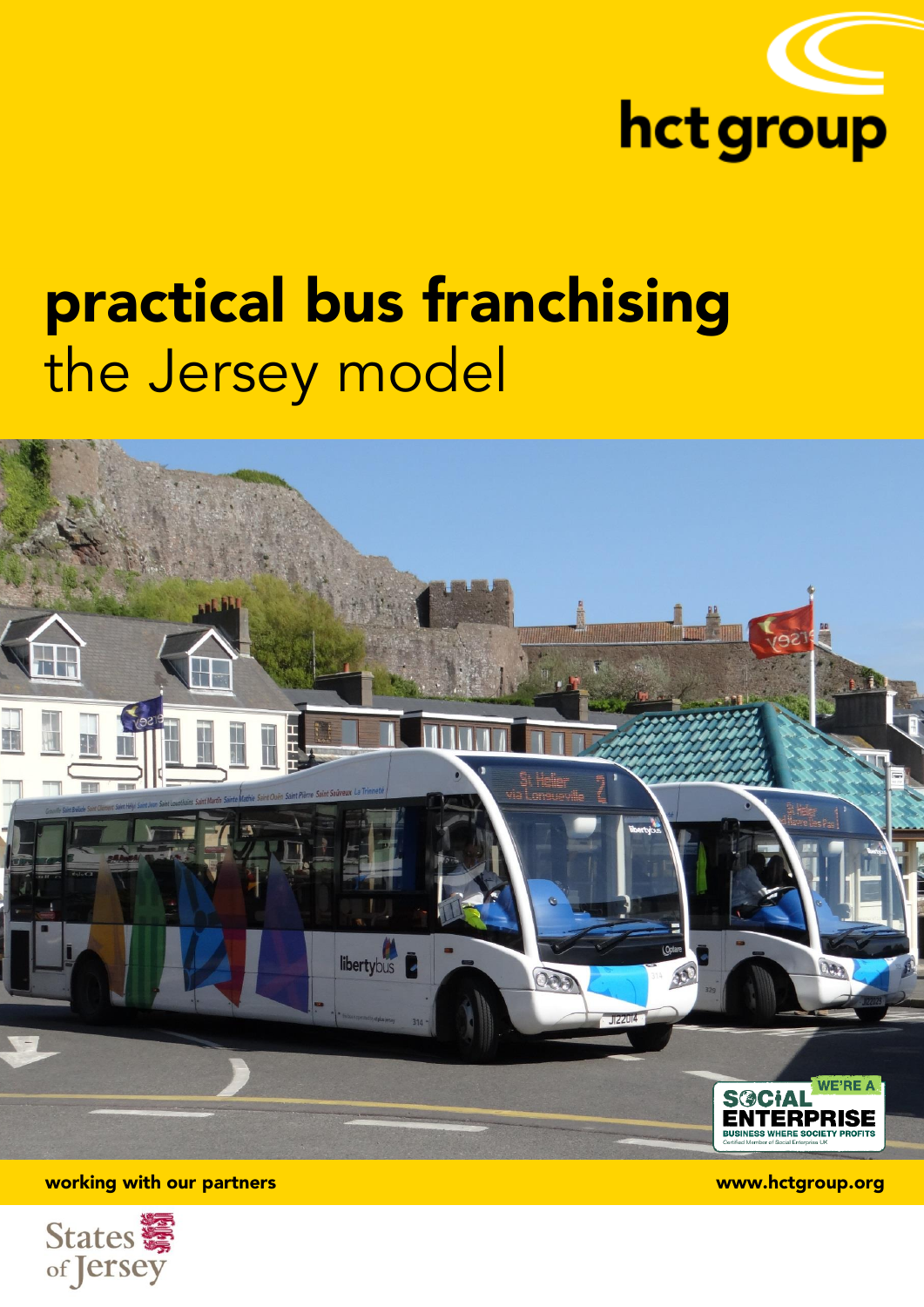# **acknowledgements**

HCT Group would like to thank Antoni Miziolek and Craig Miller at the Department for Infrastructure, States of Jersey, who both gave generously of their time and expertise during the research phase of this project – setting out their in-depth knowledge of the process Jersey followed.

We would also like to express our thanks to John Rogers and Tristen Dodd at the States of Jersey, who gave their kind permission for us to tell Jersey's story on their behalf.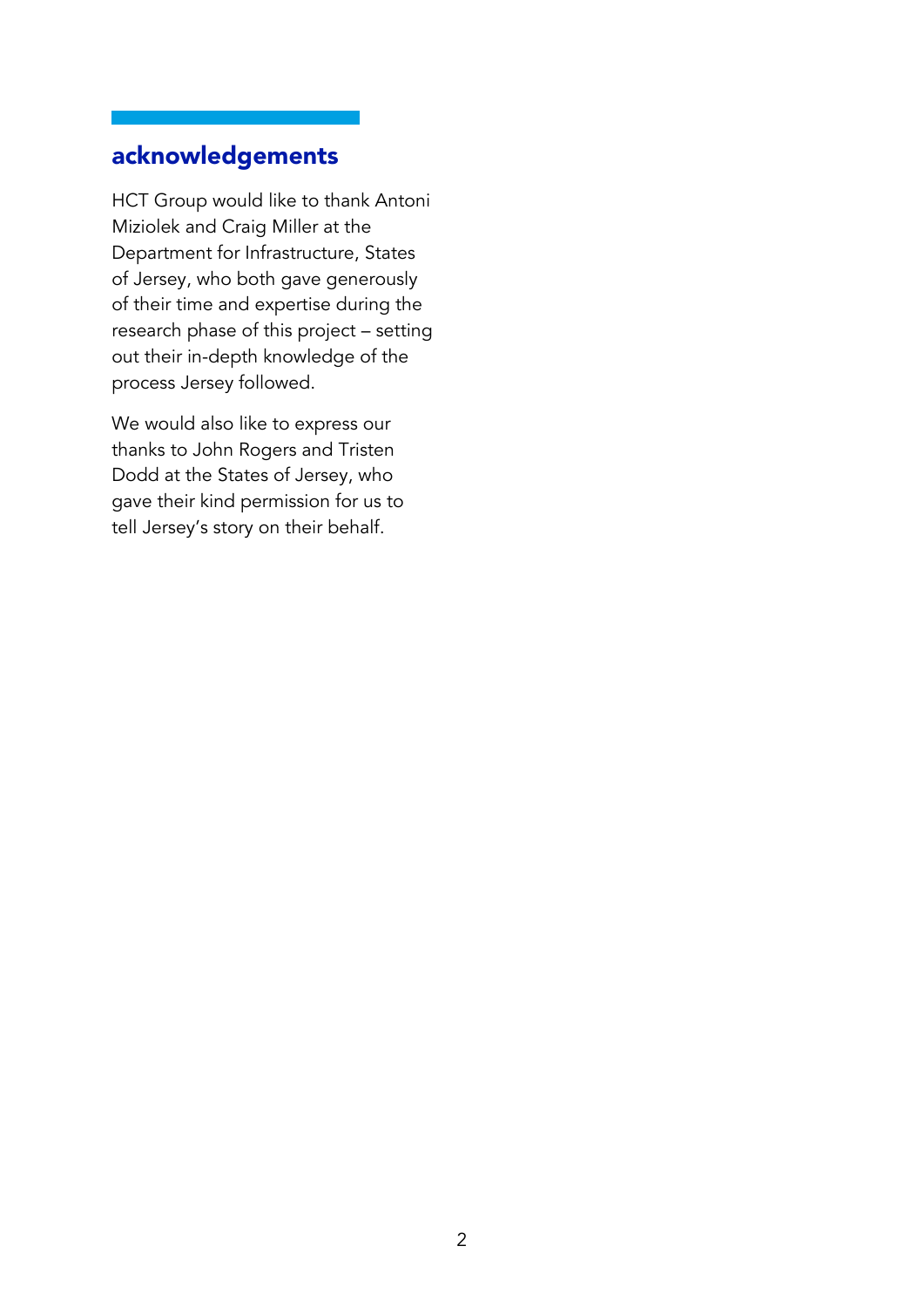## **introduction**

The forthcoming Buses Bill is likely to introduce a range of new powers for Local Authorities to re-order how bus services are delivered in their communities. For those that choose to use these powers to their fullest extent and apply a franchised model, it will represent the most dramatic shift in how bus services are delivered since deregulation in 1985.

As a consequence, Local Authorities have already begun the process of weighing up these new powers, assessing both their desirability and their practicality. Will franchising allow them to grow ridership? How will the ability of operators to innovate be maintained? Will operators even compete for franchises? Will authorities need to develop 'TfL-style' teams to manage franchises? Will the costs of franchising outweigh the benefits? These are all legitimate concerns and the Authorities that we speak to are exploring them with due seriousness.

## **the challenge**

With the exception of London and the TfL franchising system, there are few places in the UK for Authorities to look for direct examples of good practice. Whilst the TfL model has many advantages, the fact that it is unique in the UK makes it significantly more challenging for Authorities to gain the evidence they need to make informed decisions on the most appropriate course to chart.

In addition, whilst some Authorities may consider the TfL system appropriate for their needs, for others it may prove too expensive or too difficult with their current levels of in-house expertise.

#### **a new example**

Jersey is the largest of the Channel Islands and a Crown Dependency, free to order its bus service as it sees fit. Jersey first regulated its bus service in 2002, so their Department for Infrastructure has close to 15 years' experience – both good and not so good – in this type of network-level contracting. Their direct experience of franchising has led them, over time, to develop a practical model that has proved an unqualified success.

Jersey's results with their procurement process have been impressive. Since the start of the new contract in 2013 – the first full application of the model – passenger ridership has increased by 32%, the levels of subsidy have reduced by £800k per year – on a service with a Peak Vehicle Requirement (PVR) of approximately 80, customer satisfaction has increased by 5%, five new routes have been introduced and frequencies have been improved on key corridors.

Jersey has also seen some progress on its strategic modal shift objectives – 57% of those who use the bus in peak time have access to a car but choose not to use it. All of this has been achieved without the Department for Infrastructure needing to add any additional management resource.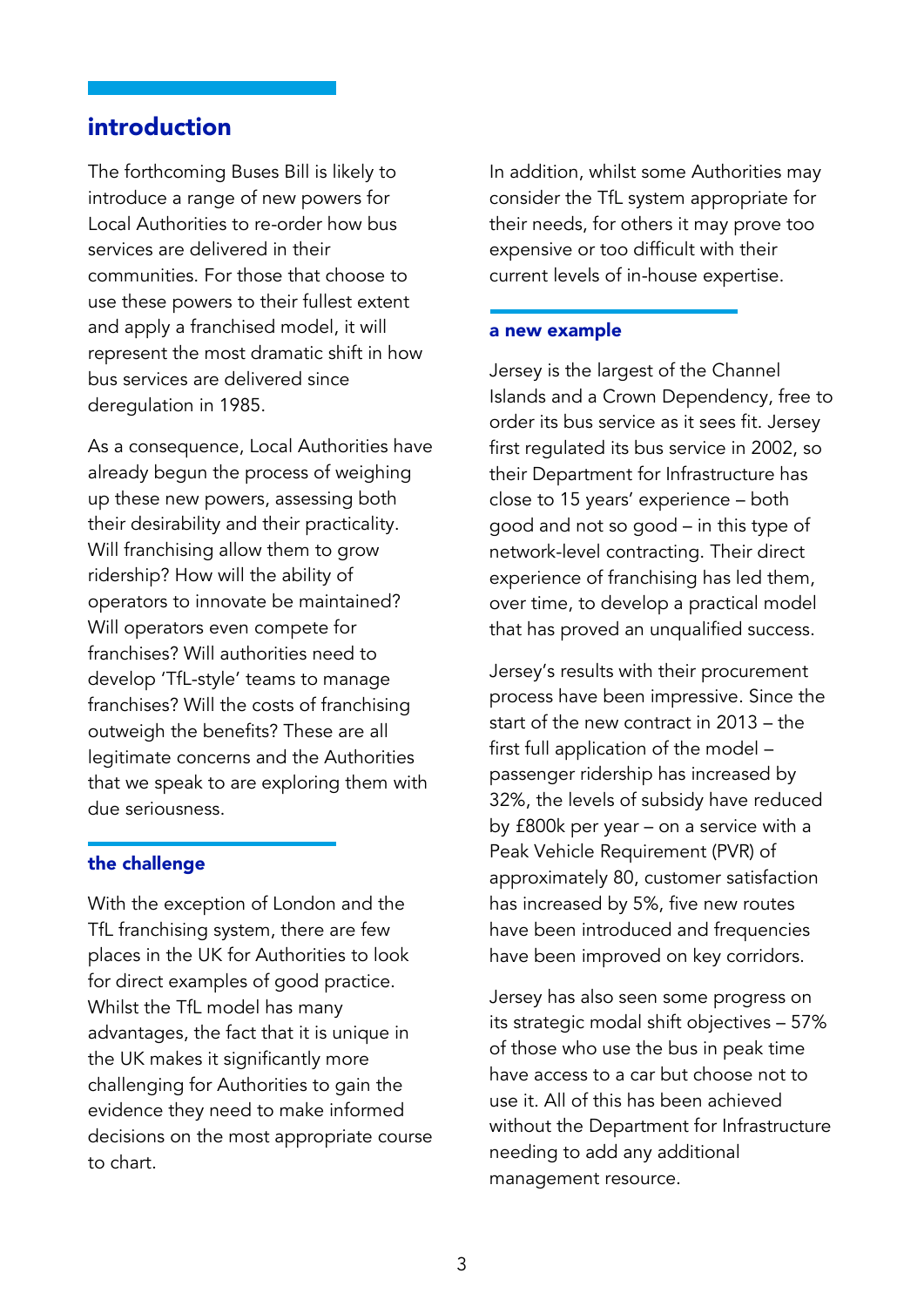

## **about this publication**

HCT Group is a social enterprise in the transport industry, safely providing over 20 million passenger trips on our buses every year. We deliver a range of transport services – from London red buses to social services transport, from school transport to Park and Ride, from community transport to education and training. We reinvest the profits from our commercial work into further transport services or projects in the communities we serve.

As a social enterprise, we share the values of our commissioning partners – and a part of what that involves is freely sharing our experience and expertise with Authorities. As franchising approaches in the UK, several Authorities have invited us to talk about what we think it might mean. HCT Group operates the bus service franchise in Jersey under its LibertyBus brand, so we have experience of working in a franchise environment. However, we think that our best answer is not to tell our own story, but to tell that of our Commissioner.

This publication will set out how Jersey used the power of franchising to reach its strategic goals of increased ridership, lower costs, modal shift, innovation and partnership-working with their operator.

To support us in this, our partners at the Department for Infrastructure have been kind enough to share with us the full process from their own perspective as Commissioners, providing a window into their reasoning and decision making. Our aim is not to prescribe the Jersey model as a panacea – each locality is different – but rather to present a new example, inspire debate and encourage innovation.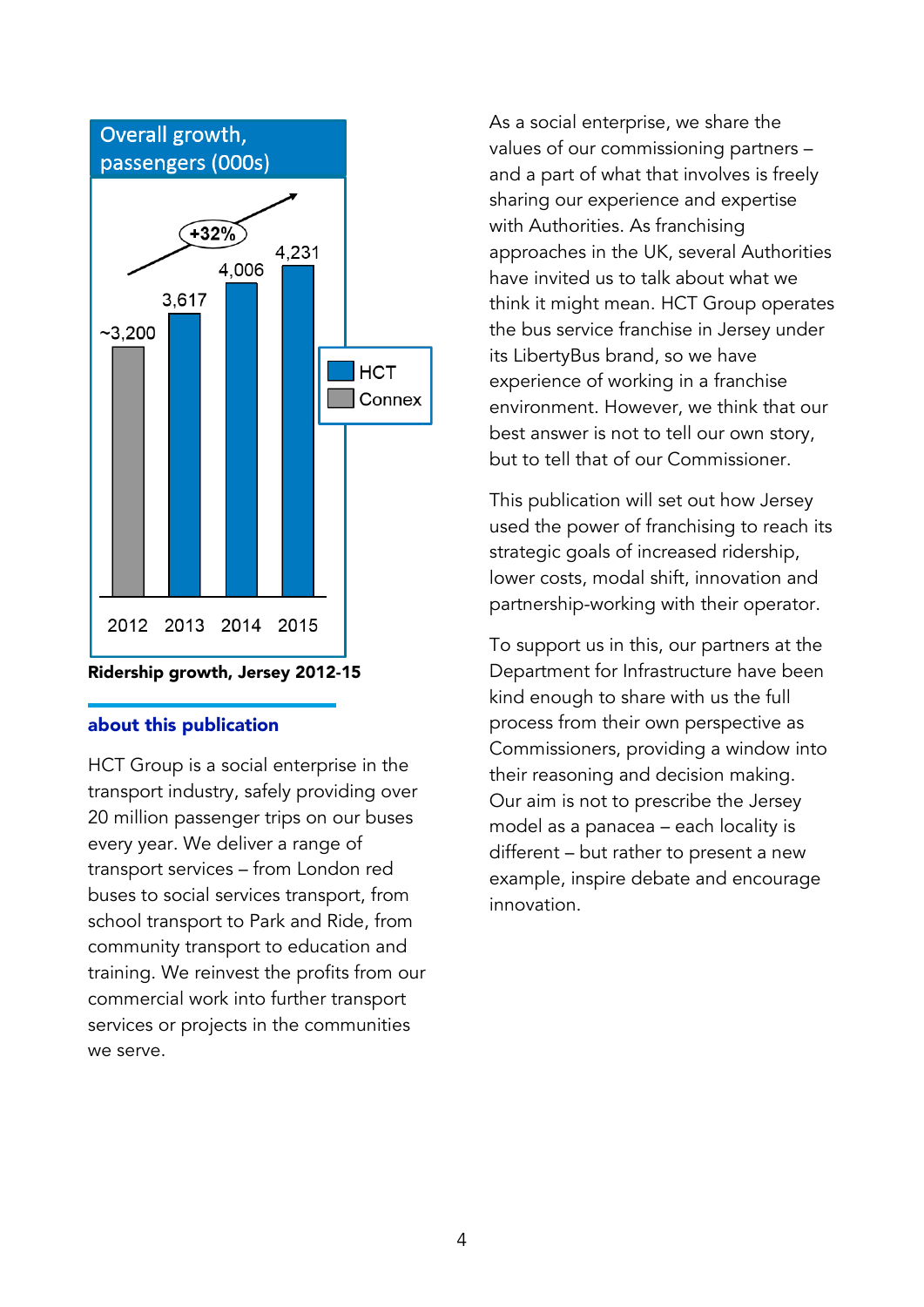# **the Jersey journey**

It's different in Jersey. This section will explore the background of the current bus services contract – what makes Jersey different, their experiences with de-regulated services and their first steps in contracting out their bus network.

## **Jersey – facts and figures**

Jersey sits in the Bay of St Malo – just 19 miles from the French coast and 85 miles south of the English coast. With a population of 100,800<sup>1</sup> and dimensions of nine miles by five, it is the largest of the Channel Islands. Approximately one third of the population live in the capital, St Helier, with the most significant concentrations of population found along the south coast. Jersey's principal industry is financial services (42% of GVA) and has a GDP of £37,000 per capita (UK: £27,500<sup>2</sup>). This high level of economic development has implications for the bus service as there are currently almost as many cars (70,429<sup>3</sup>) as people.

As a British Crown Dependency, Jersey is self-governing and has its own financial and legal systems and its own courts of law. It has a States Assembly made up of 49 elected members and its Government is collectively known as the States of Jersey (or 'the States' for short). The brief for transport falls under the Department for Infrastructure, which is headed by a Minister.

## **a different model of regulation**

For the greater part of its history, Jersey's bus service has been de-regulated. Operators competed against each other without any regulation at all until a fatal incident led to the introduction of bus and driver licencing in 1935. The bus service continued to develop as a commercial proposition, focussing heavily on the needs of the tourist economy. This included strongly seasonal timetables, making bus travel in winter much more difficult for the resident population.

The commercial service continued until the late 1990s. With demand in decline, commercial operators requested additional public subsidy to support both public and school services. Whilst the States of Jersey could agree with the necessity of subsidy to secure a network outside of the key corridors and a robust school service, no agreement could be reached on the extent of the subsidy. The States was left with no alternative but to put the network out to tender.

**.** 

<sup>&</sup>lt;sup>1</sup> www.gov.je

<sup>2</sup> www.ons.gov.uk

<sup>&</sup>lt;sup>3</sup> Jersey 2011 Census, www.gov.je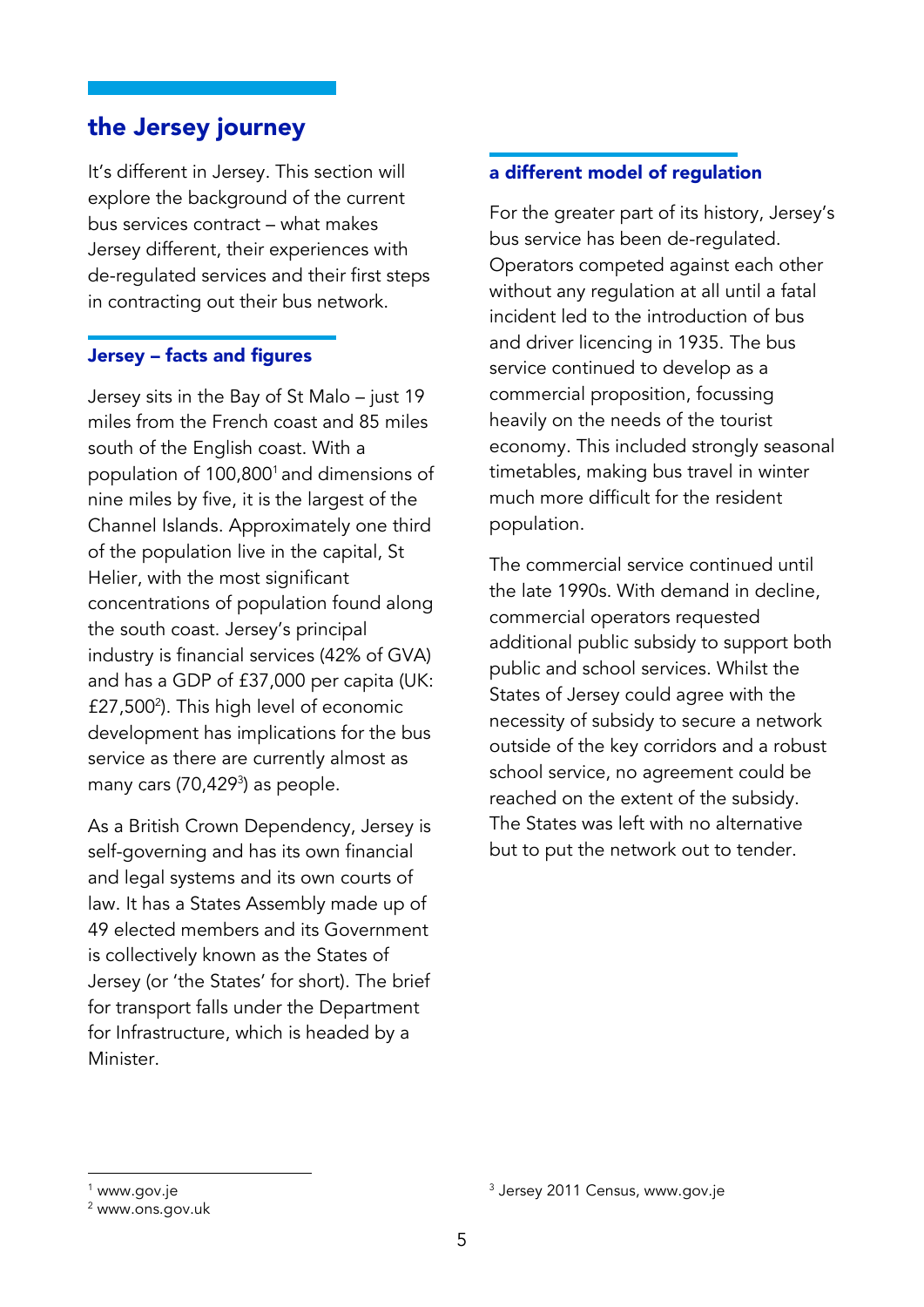## **the first contract**

With the need to tender emerging as a last resort after negotiations broke down, the States had to act swiftly. The contract was let on a cost-plus basis where the States would keep the fare-box revenue and this would allow them to commission a more developed network over time. In 2002, Connex were awarded the bus contract on a competitively tendered basis for ten years, with the length of the contract set to ensure that their new operator could invest in new vehicles.

Cost-plus contracts have their strengths and weaknesses. They can be ideal for where the future is uncertain and the Commissioner wishes to have the easy freedom to assemble additional services or routes. However, they provide a mismatch of incentives to the operator:

- $\blacksquare$  There is a strong disincentive to reduce unit costs through innovation – or to even have a close interest in cost control.
- $\blacksquare$  There is no incentive whatsoever for the operator to deploy their entrepreneurial skills and experience in network design, scheduling, ticketing, marketing and so on – as the revenue earned from such innovation goes entirely to the Commissioner.

The first contract did act to secure a robust, reliable network and new vehicles for the service. However, there was a growing realisation at the States that the way the service had been contracted was not allowing them to take the network forward. The full public burden of delivering the bus service was on the States and the contract had not allowed the operator to use their skills in the service of the public.

#### **a strategic approach**

In 2010 the States launched its Sustainable Transport Policy. This new policy sought to address severe traffic congestion in Jersey. It called for, amongst a range of policy measures, a significant increase in bus ridership. This heightened the need for a change in the contract model as, under cost-plus, the additional mileage required would be financially prohibitive. The States were going to have to solve the problem in another way.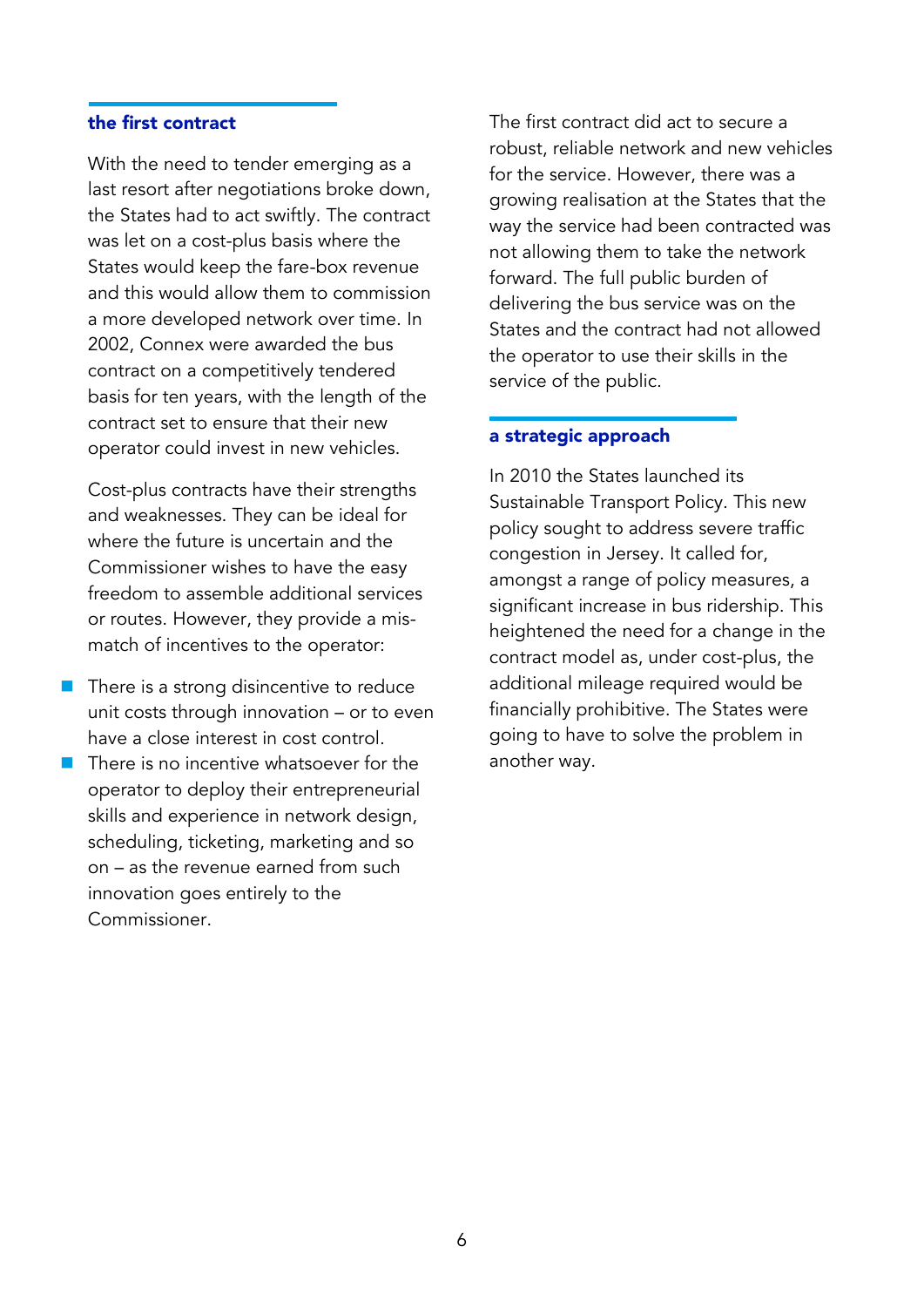# **the Jersey process – before the start**

The 2010 Sustainable Transport Policy had significantly raised the bar for what the bus service needed to achieve. Before the tendering process could begin, there was a clear articulation of what this 'raised bar' might look like in practice, what the lessons learned were from the previous contract and as a consequence, what the tendering process might look like.

#### **what the States wanted**

In order to achieve modal shift, the States set out to make Jersey's bus service a practical alternative to the car for the majority of Islanders 364 days of the year – a service for the public of the island which the visitor could use, rather than the other way around. There was a clear desire to increase ridership at the same time as reducing the overall level of subsidy.

## **learning the lessons**

Achieving these goals – social and economic – would require a combination of the States thinking and acting strategically and the full power of a commercial operator's ability to innovate. In short, it was going to need a high-functioning partnership where both parties stood to benefit.

This would involve both sides sharing elements of risk, but also rewards. The method chosen for this was a minimum subsidy contract for a defined network, with the operator taking receipt of fares.

## **time**

With the new contract due to start on 2 January 2013, the States gave themselves two full years, ensuring that they had time not only to run a comprehensive process but also time to give the successful operator the space to get all the new measures in place. One of the reasons the States chose an extended timeframe was their view that they needed to start at the very beginning – with an in-depth research phase.

## **committing resources**

At the States, the day-to-day management of the Jersey bus contract falls to one member of staff with direct expertise in the PCV industry. The States knew that significant additional expert resources were required to manage the process if their goals were to be achieved.

For the length of the commissioning process, they appointed an experienced project manager with a proven track record in major procurement projects outside of transport, supported by a transport specialist consultant from Mott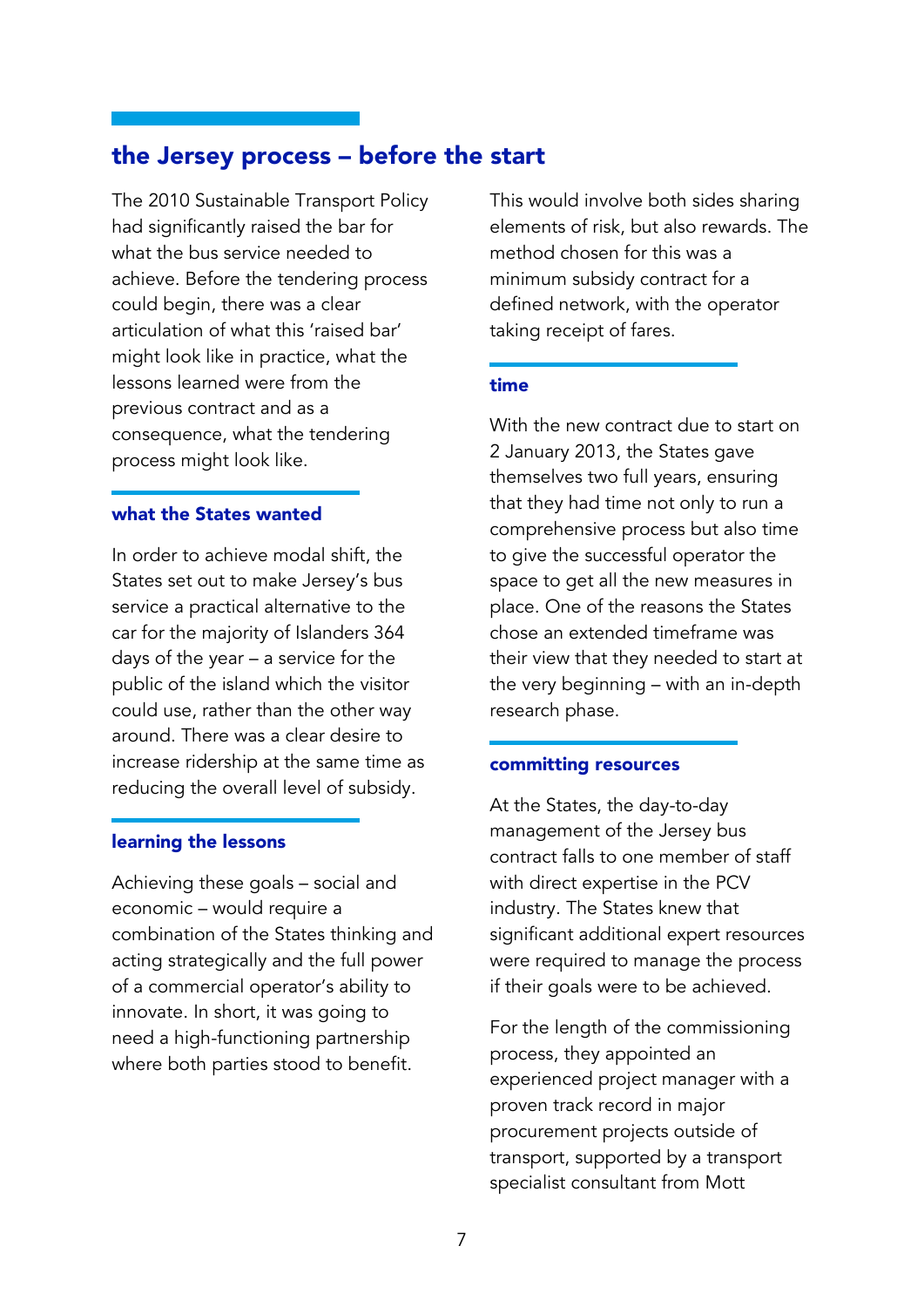Macdonald. They set a project budget of £150,000 (including staff), which is a not inconsiderable investment. However, they were able to translate that into an £800,000 annual saving on their subsidy with no additional ongoing management resources required.

#### **a clear structure**

To ensure the smooth operation of the project, the States put in place a structure to support, challenge and hold it to account. The project team reported to a project board consisting of senior civil servants who could ensure that work was on track. This in turn reported to a political steering group, chaired by the Minister and included elected representatives with a clear stake in the outcome. This group provided both a sounding board for new ideas as they emerged and a means of establishing political legitimacy for the actions of the project team.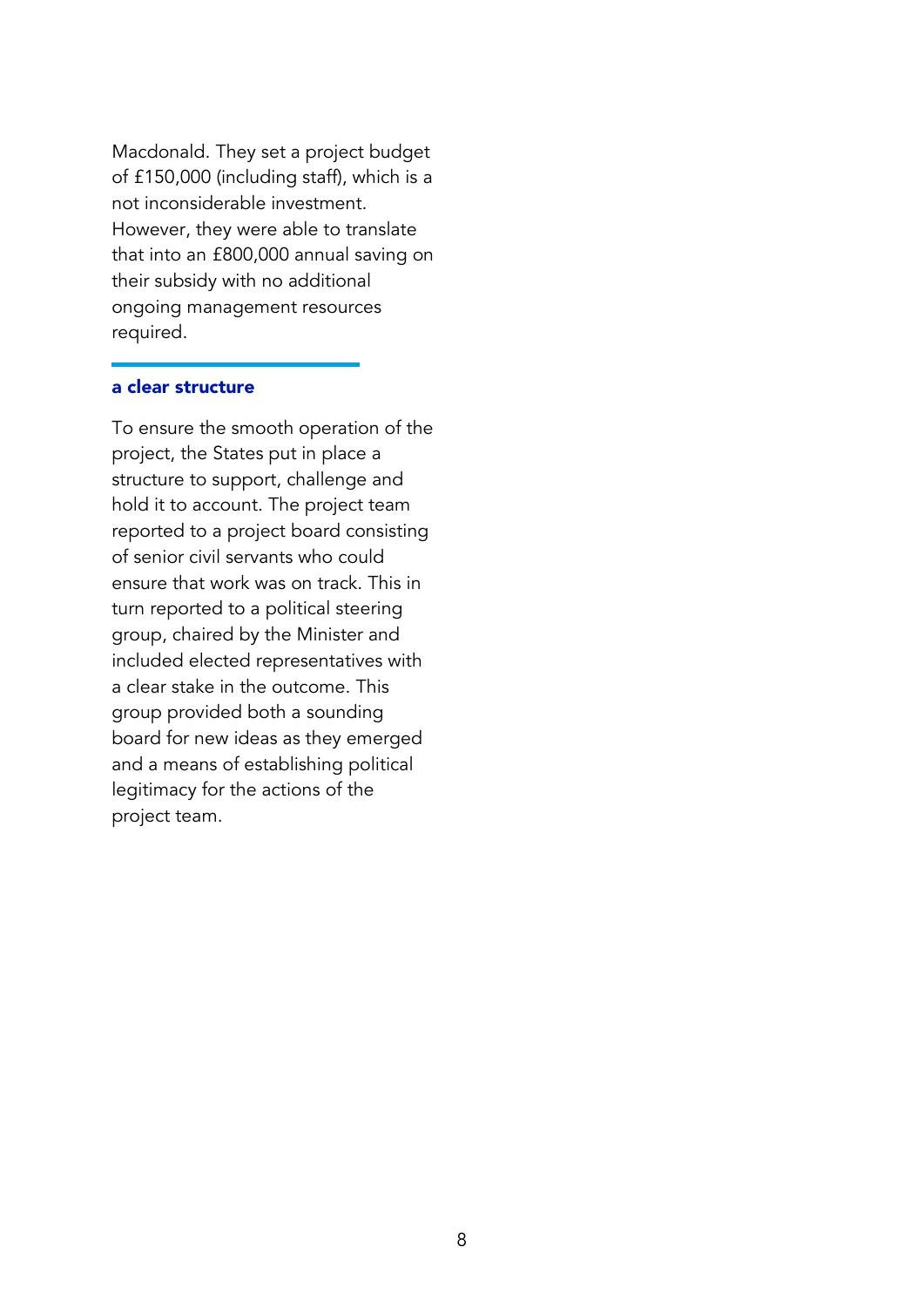# **the Jersey Process – step by step**

With clear objectives for success and a project plan in place, Jersey ran a competitive tender process that sought to find a partner for their bus service.

## **discovery phase – with a twist**

The project team began with an indepth research and discovery phase, seeking to identify what it could learn about good practice in transport commissioning and strategic network development. This was conducted through interviews with a range of stakeholders – PTEs, Authorities, TfL, and a huge range of bus operators – large, small and international.

The discovery phase had a second, equally important objective. The project team knew that each research meeting with a stakeholder was also a sales meeting – promoting the opportunity that was coming up in Jersey, raising awareness and interest in the forthcoming tender. The combination of a discovery phase with a market development phase would prove instrumental in creating the competitive environment sought.

## **Expression of Interest**

Through a combination of the work done to promote the tender and the fact that, despite protestations to the contrary, the bus industry is well equipped to respond to this kind of opportunity, Jersey received 22 Expressions of Interest in the contract.

Expressions of Interest came from all over the world. Four out of the UK 'big five' operators, European state-owned operators, Asian and Middle Eastern operators, smaller UK operators, local Jersey operators, the incumbent operator, private equity investors, global government contract specialists – even one of the UK's leading social enterprises… It was clear that Jersey would be able to run a highly competitive process.

## **PQQ – with a twist**

All of those who expressed an interest were asked to submit a Pre-Qualification Questionnaire (PQQ). The PQQ asked respondents to provide standard information – financial details, organisational structures, operational capabilities. However, it also asked two more searching questions:

- $\blacksquare$  Please provide an example of where you have driven change in a bus service.
- $\blacksquare$  Tell us about a bus service that you provide of which you are particularly proud.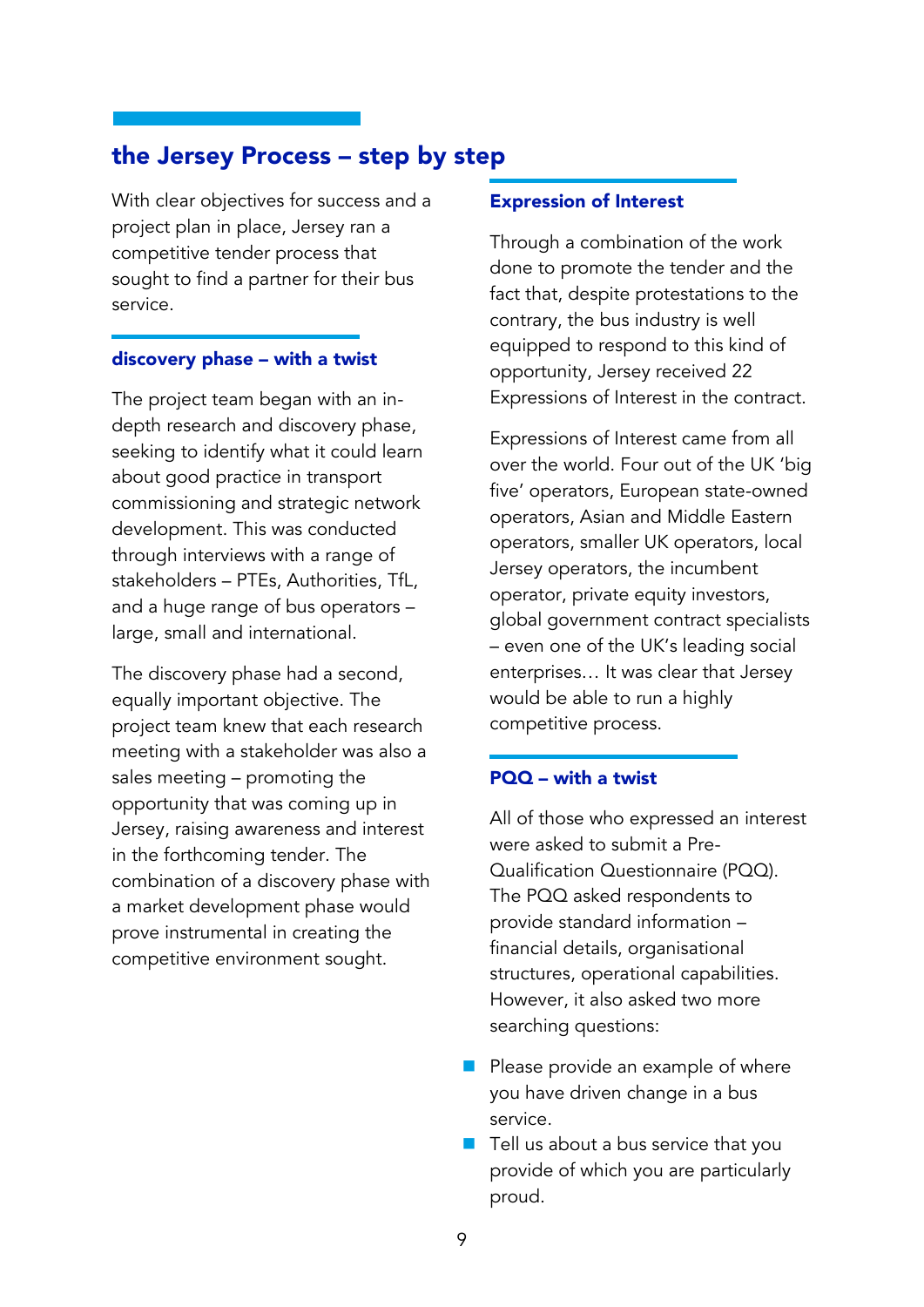The reasons behind these additional questions were clear. It signalled to the market what success in Jersey would look like – and the kind of relationship the States wanted to have with their operator – one where both parties wanted the same things, which is the basis for a relationship based on trust. This provided an early method to differentiate between competitors.

The States received 11 completed PQQs. Interestingly, there was no particular pattern in which type of organisations pulled out at this stage – it represented a tithe of the categories set out above. Each of the 11 were invited to Jersey to discuss their PQQ. This not only allowed the operators to explore their standard information with the project team, but also to explore their answers to the two questions – almost their philosophy of providing a service to the public.

Seven out of 11 operators could demonstrate clearly how they had championed change and innovation to the benefit of the travelling public and also met the necessary financial criteria. Each of these seven was sent the full first-phase Invitation to Tender pack.

## **the first phase – a model network**

At the heart of the first phase tender was the request to price a model network. The model network had been developed with Mott Macdonald and was intended to apply good practice to Jersey's status quo – the work had already identified operational efficiencies of around 12%. Whilst this would not be enough for States to be able to reach their ambitious targets, what it did do was provide a level playing field for all of the tenderers to price against. Those evaluating the tenders could see exactly how prices had been obtained, could explicitly compare one with another and could evaluate how operators had gone about their operational strategy.

The responses to the model network also enabled the States to develop a working picture of how much it might cost if they needed their operator to do more, in line with the States final goals of an all year round service.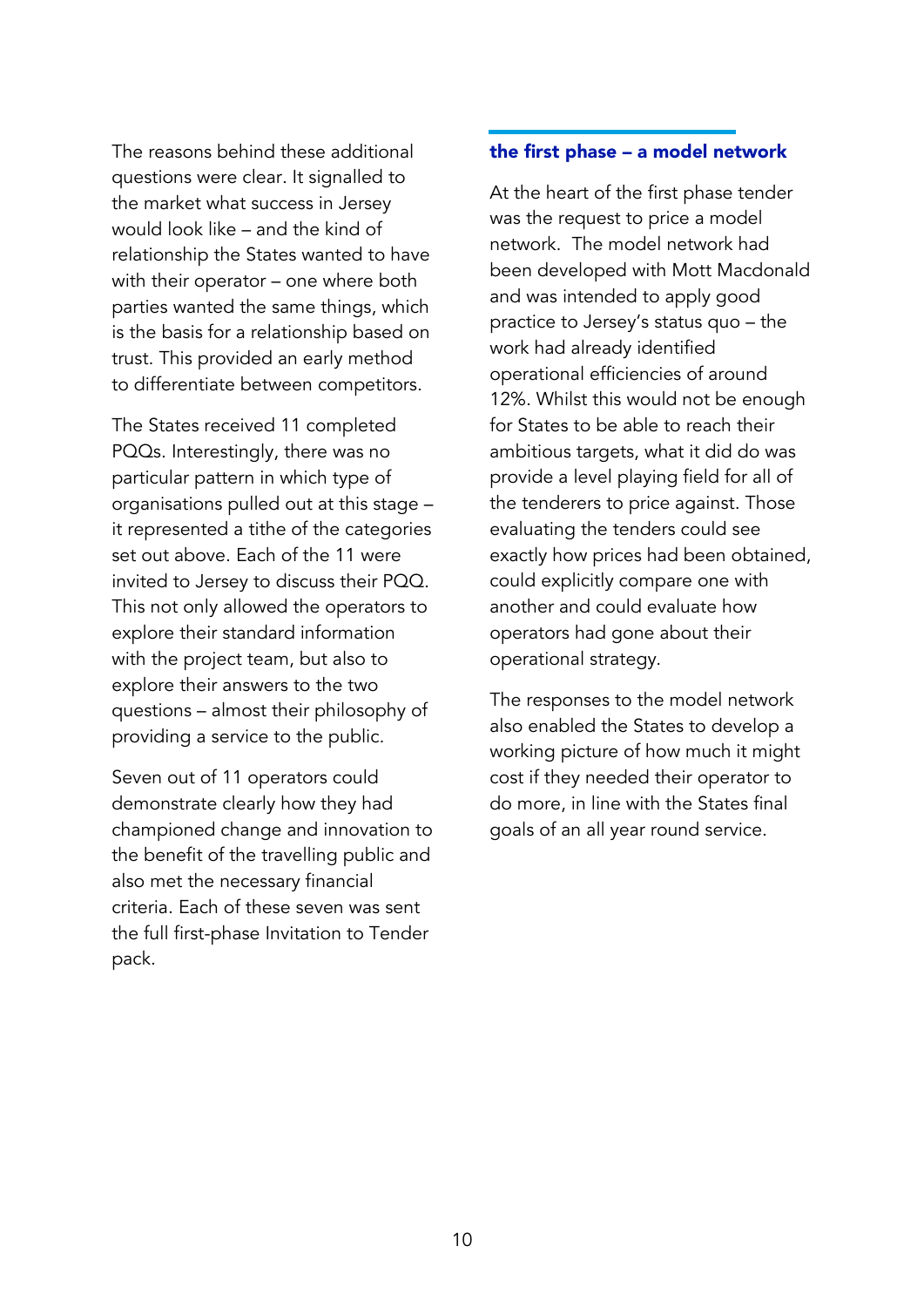## **the first phase –getting the incentives right**

A mismatch of incentives between operator and contractor had been at the heart of first contract's issues. The States took the view that the best people to know what motivated operators were the operators themselves. The tender asked operators to set out an incentives plan that spoke to their own interest whilst responding to the States' strategic aspirations.

All responding operators suggested a programme of profit-share of one sort or another. If operator profits exceed a certain level, they are shared with the States for the explicit purpose of transport investment. This actively incentivises the States to be significantly pro-bus, investing in new roadside infrastructure, bus priority measures, curtailing town centre parking and so on. This then leads to greater operator profits, leading to a greater profit share for the States and round it goes – a virtuous circle.

The underpinning idea was to develop a partnership that both sides could really invest in, based on respect. A long-term bus operating contract is not a one-off transaction, it has to work for the life of the contract and both parties have to believe that it's equitable.

For the service to deliver on its objectives, the States aimed to commission a contract based on trust. It is not-straightforward to tender for abstract nouns, but nevertheless it was a theme throughout the process, from the initial PQQ to the full tender – and ensuring the incentives worked for both parties was a key element of this.

## **the first phase – a focus on quality**

The States were clear from the start how the tender would be scored – 60% on quality, 40% on cost. Operators were free to propose their ideas and expertise on vehicle specifications, marketing and promotions, customer experience strategies and so on – areas where operators frequently excel.

## **the first phase – a detailed assessment**

Five bidders submitted detailed first phase tenders based on the model network. Each was invited to Jersey to explore their proposal over the course of a full day. This would be both in terms of how they addressed the model network and their plans to improve quality. The idea was to enable the assessing panel to really understand what was being proposed, preventing any chance of miscommunication and to allow the bidders to show the thinking that had gone into their proposals.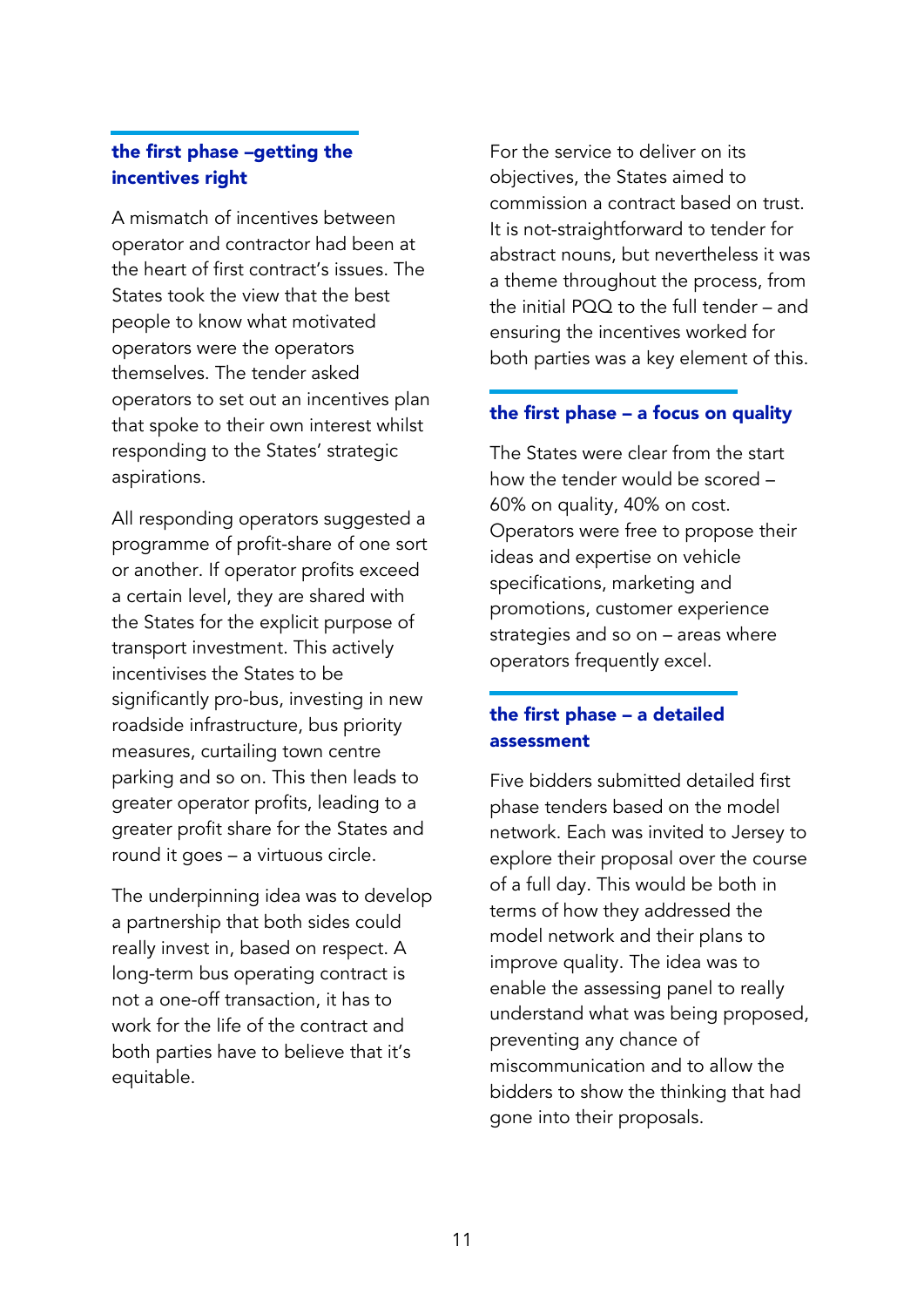## **unlocking innovation – the second phase**

The challenge with relying on a model network is that whilst it gives a comparable pricing structure, it locks out the most important success factor of all – operator innovation in scheduling and network design. The States used the first phase to compare like with like – put simply: are they any good and can we afford them if they are? The idea was to use the first phase to select two finalists<sup>4</sup> for the next stage.

The second stage took off the restrictions of the model network, asking operators to apply their own expertise to propose a network and schedules that met the strategic objectives set out by the States – a year round network for modal shift. The only restrictions were the requirement to apply the costing model set out in the first phase.

The winning bidder was able to identify several measures that would strongly enhance the network and Jersey was able to commission a network that much more closely reflected their ideas and aspirations.

## **the result**

The States awarded the contract in 2013 to HCT Group. The new service launched on schedule on 2 January 2013 under the LibertyBus brand – a brand chosen through a direct public poll (one of many operator-proposed innovations).

was asked to be a reserve only. The first placed bidder went onto the second phase alone.

<sup>1</sup> <sup>4</sup> In practice, the winning bidder was already sufficiently far ahead in terms of both price and quality that the second placed operator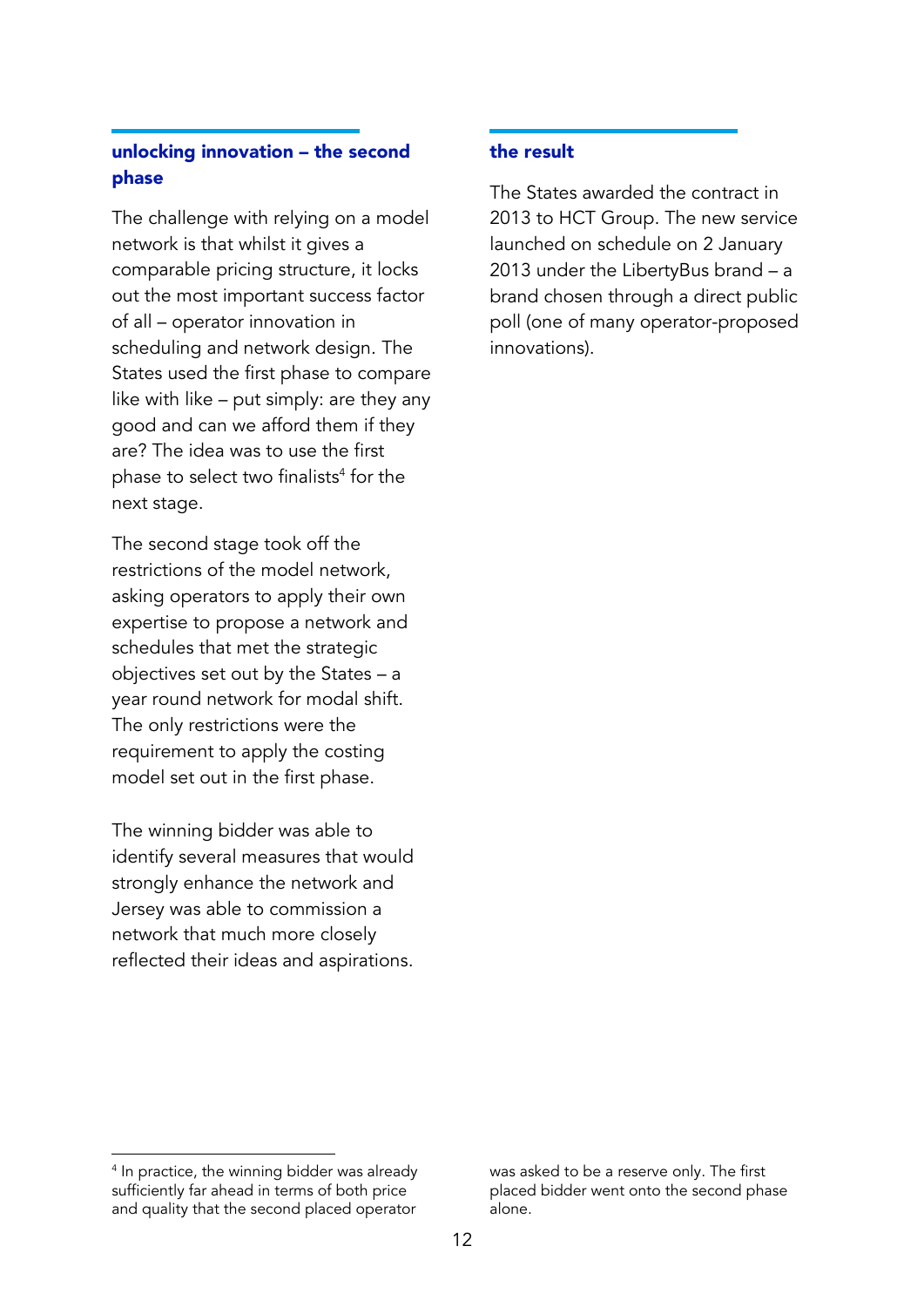## **the LibertyBus contract**

The process has led to a contract that is the basis for a working partnership between the States and HCT Group. It has a variety of provisions in place to cement the partnership, incentivise both parties and provide protections for the community in the event of service failure.

The key principles of the contract are:

## A year round service

To provide a practical all year around public and school bus service, reducing the extent of the historic winter reductions whilst ensuring capacity for visitors in summer. This required a new, higher capacity fleet.

## **Shared incentives**

Risk is shared through a minimum subsidy contract (managing down-side risk to the States) with the operator keeping fare revenue (providing up-side incentive to the operator). The up-side is also shared after a certain point with a profit-share arrangement, incentivising the States to take positive, pro-bus steps. There are also financial penalties should the core service not be delivered to the agreed standard.

## No room for complacency

**.** 

The contract is a seven year term – sufficiently long to make a new fleet practical. However, incentives for contract extensions are in place in the form of three possible 'bankable' extensions. These are based on KPIs being achieved in the middle-late period of a contract (when complacency might

set in), providing strong incentives for ongoing performance. The States also retained the discretion to agree extensions in the event that the operator was able to create a singular degree of value – acting as a further spur to innovation.

## **Better tech**

The contract specifies the use of smart ticketing and trackable vehicles.

#### ■ Open data

The States require full access to passenger data and transparent operating costs.

## No free rein

The operator would deliver meaningful consultation with both the States and the public on routes and timetables. There is no 56 day notification period in Jersey – which has significant advantages in responding quickly to issues or opportunities. The function of a UK Traffic Commissioner in this regard is replaced by both the Commissioner and, more importantly, the travelling public.

## $\blacksquare$  Part of the community

There would be Island reinvestment in social/community transport<sup>5</sup>.

## $\blacksquare$  Failsafe

The States retain step-in rights for fleet and equipment in the event of service or organisational failure, ensuring that the public are protected.

<sup>5</sup> Whilst this 'comes with' when commissioning a social enterprise, traditional operators can also

make a difference in their communities through CSR-style initiatives.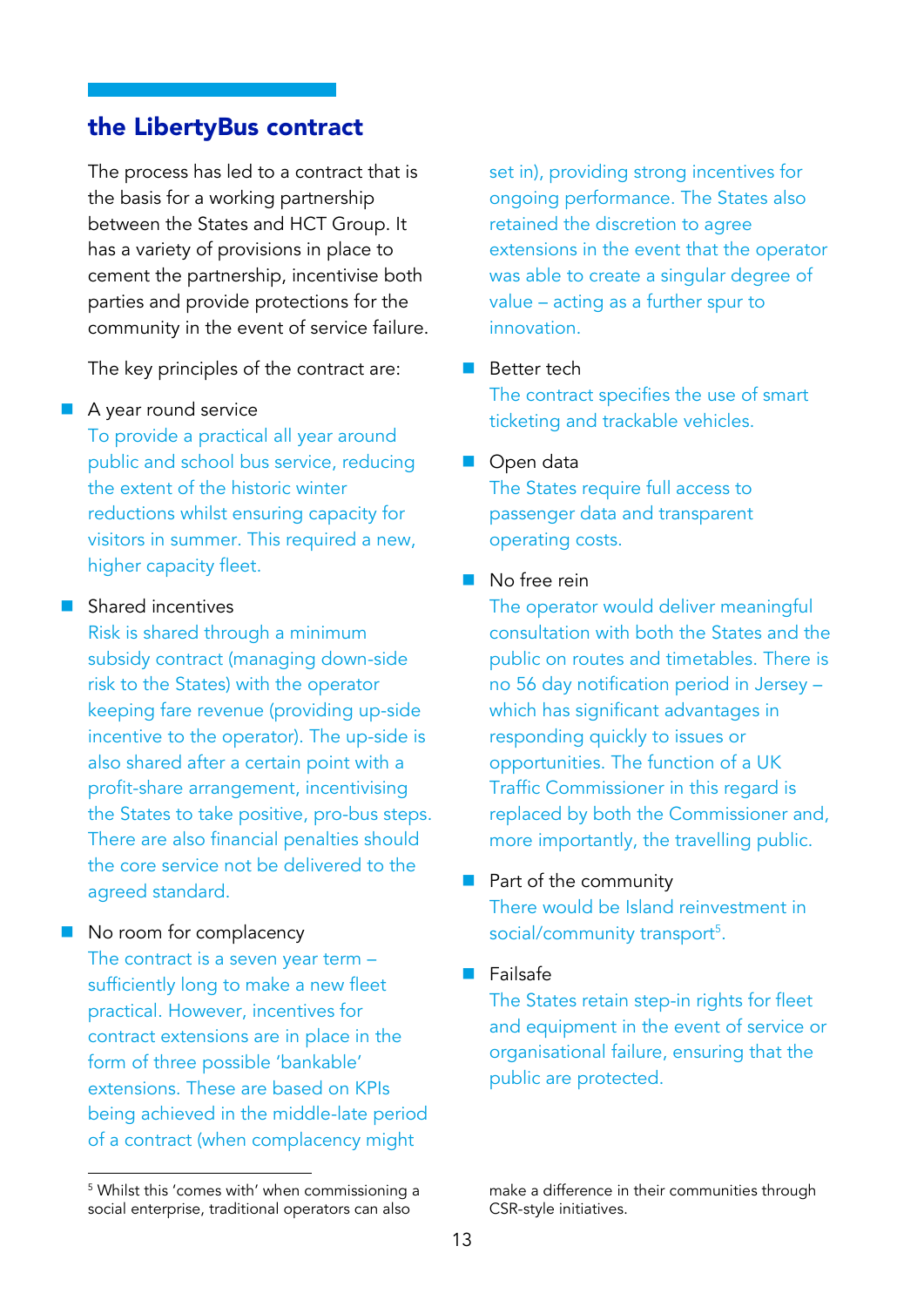## **Facilities**

The States provide depot and terminus facilities free of charge.

## **Final word**

Whilst we all know this can never be fully achieved, the aim of both parties is to leave the contract in a drawer and forget about it. True contracts are about partnerships.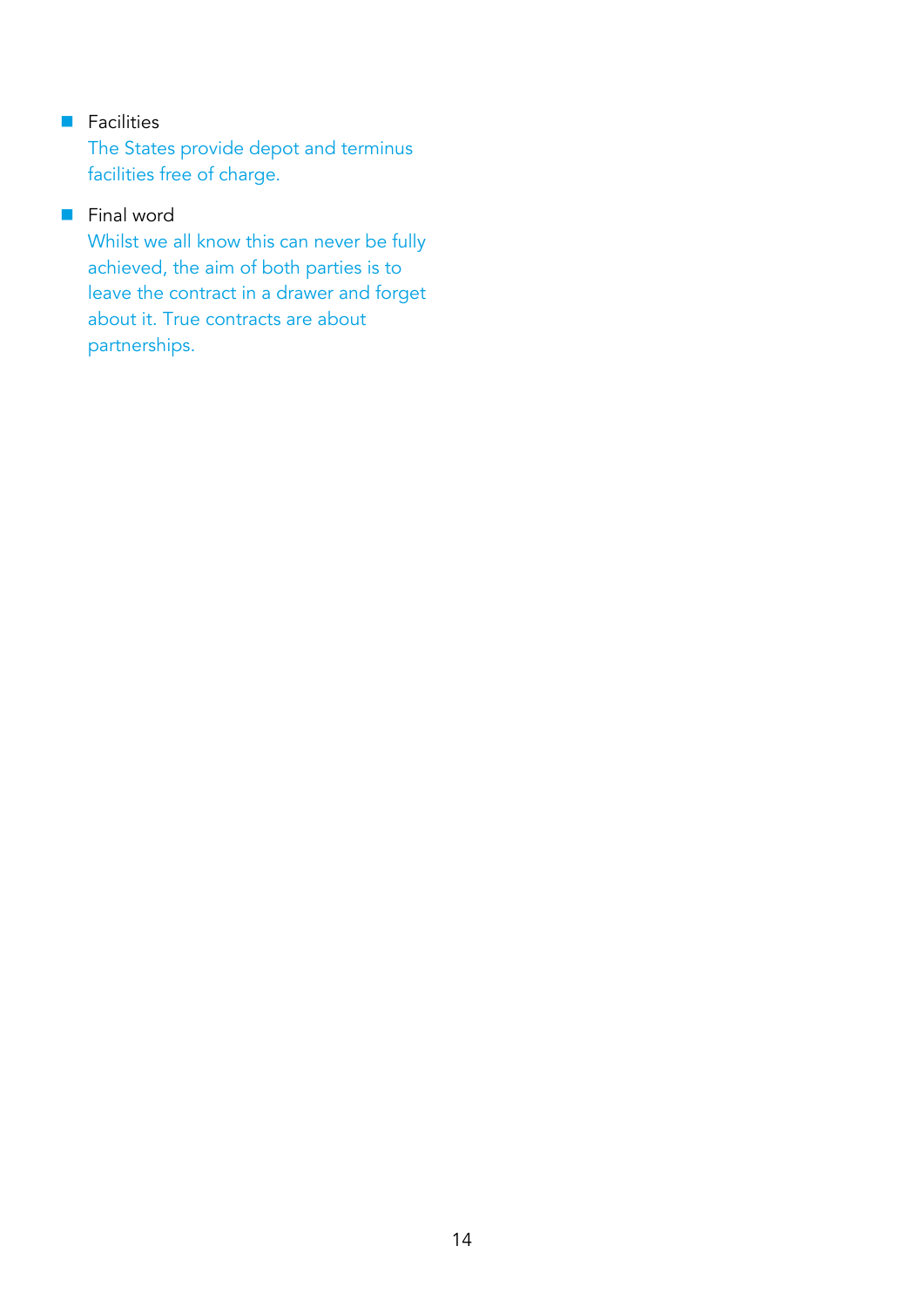## **conclusion: ongoing management**

The process set out above may seem quite intensive, requiring a great deal of investment in time and resources – particularly for an operation that requires only 80 PVR. In all fairness, it was intensive and it *did* take resources – both for the States and the bidding operators. But the results speak for themselves.

Many Authorities are concerned that managing a franchised operation will be expensive and technically challenging, particularly when they look at the work in contract management performed by TfL. By putting in both the strategic thinking and the effort at the tendering stage, the States have shown that ongoing management can be delivered with existing resources. 'TfL' in Jersey is just one transport professional.

The shared incentives make the relationship one of partnership. The contract terms and the effective use of technology make the day-to-day contract management straightforward. The contract specifies open data as well as open book – the States have a login to our ticket machine and RTI software – they see the same data as we do and in real time. This means there are not two parties demanding reports from one another, but a team working on the same data to improve services and increase revenue.

We believe that the Jersey model is fundamentally scalable – in fact, it would almost certainly be more cost effective at a larger scale. As a consequence, we believe that sharing Jersey's story with Authorities as they consider the powers given by the Buses Bill is both timely and useful.

If you would like to talk with someone at HCT Group about our experience of the franchising process in Jersey – and how that might be applicable for Authorities in the UK, please feel to contact us on businessdevelopment@hctgroup.org.